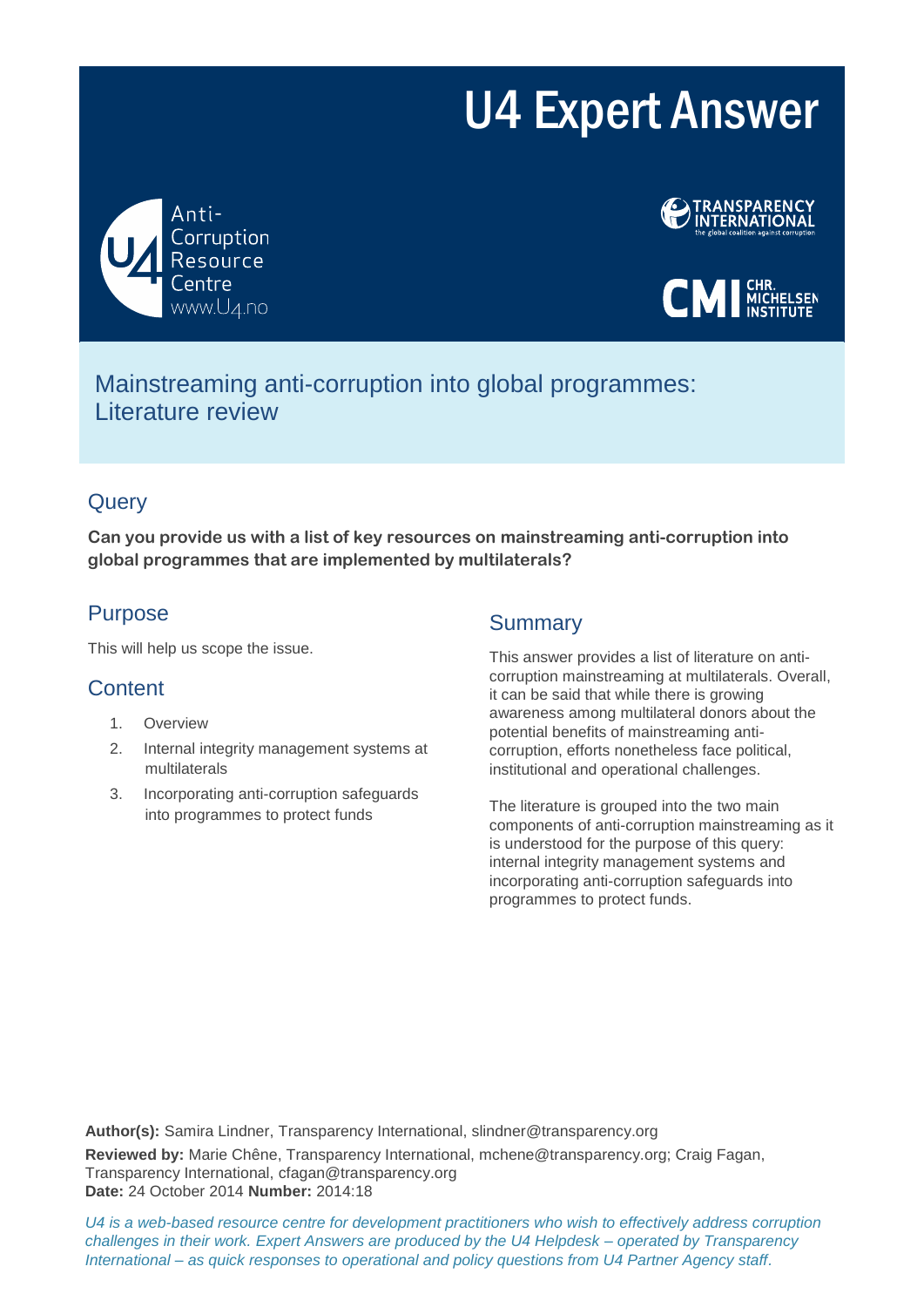## 1. Overview

Mainstreaming anti-corruption at multilaterals refers to the process of incorporating anticorruption in all areas of work. There are varying definitions of anti-corruption mainstreaming, but for the purpose of this literature review anticorruption mainstreaming at multilaterals is understood to be comprised of two main components:

- a) Putting in place internal mechanisms to ensure transparency, accountability and integrity of operations and staff. This includes developing anti-corruption policies and creating internal integrity management systems that ensure staff adhere to the highest integrity standards.
- b) Integrating anti-corruption safeguarding measures in all aspects of country assistance and global programmes to protect funds. Many donors have put in place systems and measures to protect projects and loans from corruption and ensure that aid is used for its intended purpose.

In addition to these two components, there is also the integration of anti-corruption and good governance elements into all aspects of country assistance as part of broader public sector reforms or sectoral reforms, such as has been done by the World Bank's Governance Partnership Facility and the UNDP's global mainstreaming programmes (the [Global Thematic](http://www.undp.org/content/dam/undp/library/Democratic%20Governance/Anti-corruption/f_UNDP-PACDE13_report_Web.pdf)  [Programme on Anti-Corruption for Development](http://www.undp.org/content/dam/undp/library/Democratic%20Governance/Anti-corruption/f_UNDP-PACDE13_report_Web.pdf)  [Effectiveness,](http://www.undp.org/content/dam/undp/library/Democratic%20Governance/Anti-corruption/f_UNDP-PACDE13_report_Web.pdf) followed by the [Global Anti-](http://www.undp.org/content/dam/undp/library/Democratic%20Governance/Anti-corruption/globalanticorruption_final_web2.pdf)[Corruption Initiative\)](http://www.undp.org/content/dam/undp/library/Democratic%20Governance/Anti-corruption/globalanticorruption_final_web2.pdf), as well as stand-alone programmes that specifically focus on strengthening the anti-corruption efforts of aid recipient countries. This is done, for example, by training recipient governments on implementing the UN Convention against Corruption, strengthening external oversight of government bodies, and advising anti-corruption agencies (for example, see this 2008 report that [summarises](http://www.pogar.org/publications/other/undp/governance/mainstream-update-08e.pdf)  the UN [Development Programme's](http://www.pogar.org/publications/other/undp/governance/mainstream-update-08e.pdf) anti-corruption [work\)](http://www.pogar.org/publications/other/undp/governance/mainstream-update-08e.pdf). However, consideration of these programmes goes beyond the scope of this query.

While there is growing awareness among multilateral donors of the potential benefits of mainstreaming anti-corruption, efforts nonetheless face political, institutional and operational challenges. On the political side, effective anticorruption mainstreaming requires credible

leadership and political will to implement anticorruption throughout project cycles, but also ownership to ensure that institutional commitment spreads over various levels of the organisation and to other partners (Chêne 2010). At country level, some donors have developed their anticorruption mainstreaming strategies in consultation with government and civil society, in order to ensure buy-in and sustain political will (Chêne 2010).

Institutionally, mainstreaming anti-corruption requires cutting across issues, departments, programmes and policies (overcoming the socalled "silo" approach), effective change management, strong coordination within the entire organisation, as well as rigorous monitoring and evaluation (Chêne 2010).

Some donors have set up an autonomous and multidisciplinary anti-corruption team or working group representing key sectors and departments, with specific goals and its own budget, to facilitate, coordinate and monitor anti-corruption mainstreaming across the organisation (Chêne 2010). The monitoring process can also benefit from input by civil society, which can be given an active role in monitoring processes (Chêne 2010).

Operationally, effective implementation processes require allocation of considerable financial and human resources, technical expertise and mentoring, and an in-depth understanding of the corruption and governance environment (Chêne 2010). However, the provision of sufficient human and financial resources is continously noted as an area of concern. In addition, appropriate capacitybuilding activities as well as awareness-raising activities targeting staff and partners are important aspects of implementation strategies.

For an overview on mainstreaming anti-corruption within donor agencies, as well as challenges and lessons learned, see the 2010 U4 Expert Answer [Mainstreaming anti-corruption within donor](http://www.u4.no/publications/mainstreaming-anti-corruption-within-donor-agencies/)  [agencies](http://www.u4.no/publications/mainstreaming-anti-corruption-within-donor-agencies/) and the 2014 Helpdesk Answer on [Donor accountability mechanisms to curb](http://www.transparency.org/whatwedo/answer/donor_accountability_mechanisms_to_curb_corruption_in_aid)  [corruption in aid.](http://www.transparency.org/whatwedo/answer/donor_accountability_mechanisms_to_curb_corruption_in_aid)

The literature below is categorised into the two broad components of anti-corruption mainstreaming, namely internal integrity management systems at multilaterals and incorporating anti-corruption safeguards into programmes to protect funds.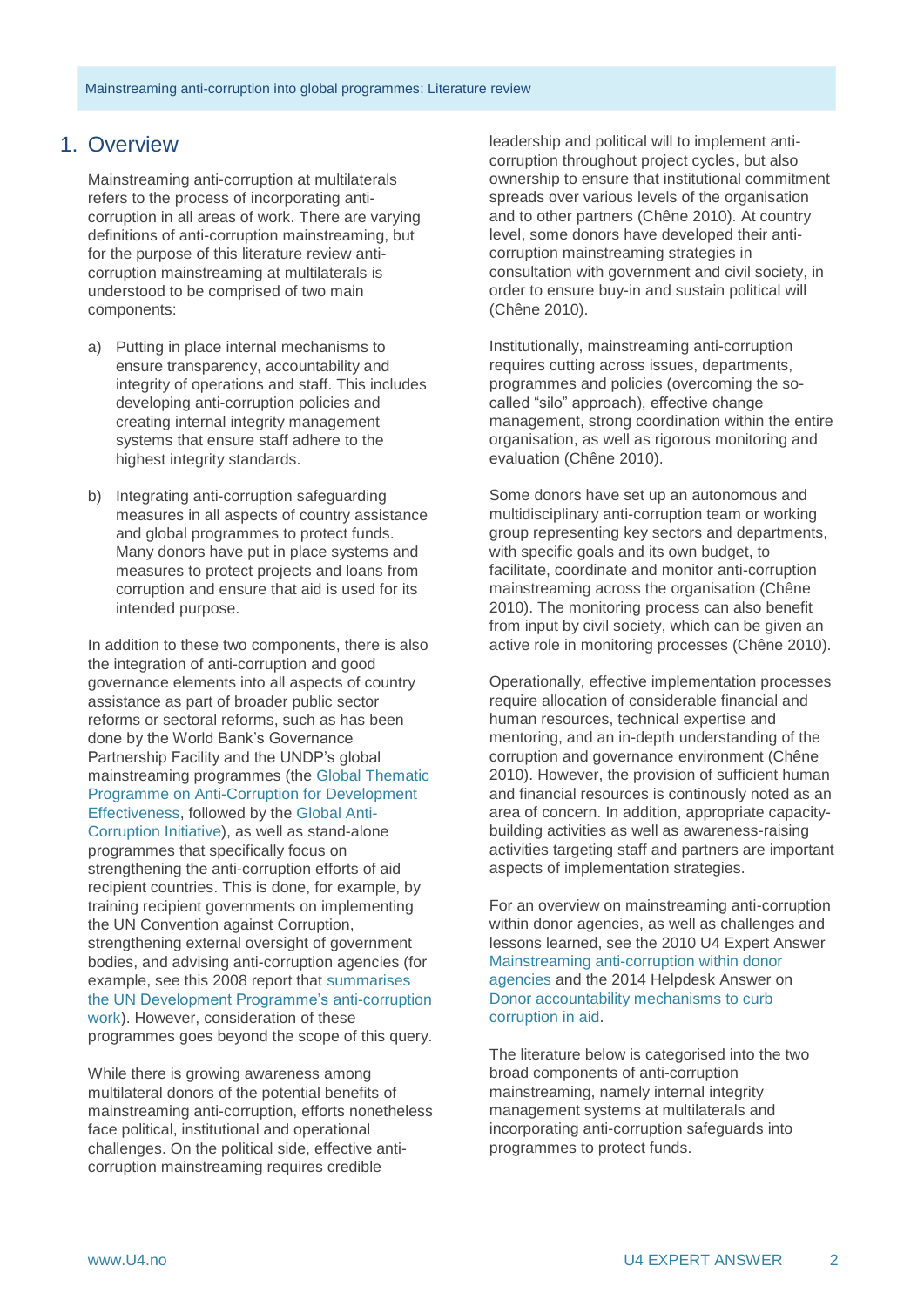## 2. Internal integrity management systems at multilaterals

Most multilaterals have put in place internal integrity management systems. These systems help ensure the integrity of operations and staff. Integrity units – independent internal units – within funding bodies are commonly used to implement these mechanisms.

Integrity management systems typically include prevention, detection, investigation and sanctioning procedures:

#### - **Prevention**

This helps create a culture of accountability and integrity to stop corruption before it takes place. It often includes a "zero tolerance" policy (signalling a commitment to take all instances of corruption seriously, regardless of severity), codes of conduct, and transparency and oversight policies.

#### - **Detection**

In order to detect breaches of integrity, donors have implemented a variety of mechanisms including complaint mechanisms and whistleblower protection, audits, and participatory and third-party monitoring.

#### - **Investigation and sanctioning** Integrity units are often in charge of uncovering fraud and corrupt practices in financed projects, and investigating possible staff misconduct. Most multilateral development banks have adopted common principles and guidelines for investigation. Sanctions by multilateral development banks typically include reprimands, conditions imposed on future contracting, or debarment. Some can also refer a corruption case to the respective member country's authorities.

## Reviews and examples of integrity management systems at multilateral development banks, the UN, the EU and international funds

#### **Multilateral development banks' integrity management systems**

Chêne, M. 2010. *U4 Expert Answer* http://bit.ly/1w9qKyX

This U4 Expert Answer summarises best practice in the content and scope of efforts against

corruption at multilateral development banks. It uses the examples of the European Investment Bank, the World Bank, the Asian Development Bank and the African Development Bank.

Multilateral Development Banks have addressed corruption issues by developing "zero tolerance" anti-corruption policies, reviewing internal procedures, setting up fraud and corruption investigative bodies, and supporting partner countries' anti-corruption initiatives. Moreover, multilateral development banks have made progress in recent years in harmonising their anticorruption policies to promote a consistent approach to governance and corruption. This culminated in 2010 in the agreement between a number of multilateral development banks to cross-debar firms and individuals that have engaged in corruption in bank-financed projects.

#### **Integrity management systems in global bodies: Examples from the UN, the Global Fund to Fight AIDS, Tuberculosis and Malaria and the European Union**

Fagan, C. and Chêne, M. 2011. *U4 Expert Answer*

http://bit.ly/1D3A2lh

In this U4 Expert Answer, the authors summarise the anti-corruption efforts and integrity management systems at the UN, the EU and the Global Fund to Fight AIDS, Tuberculosis and Malaria. It finds that policies and programmes are numerous, separately administered and spread across different units, departments and agencies. However, the absence of centralised systems does not necessarily mean that anti-corruption policies are ineffective. More significantly, the authors also find that information about the anticorruption initiatives is fragmented, dispersed and difficult to access.

#### **The Integrity Strategy of the African Development Bank**

Benöhr, J. 2011. *Digital Development Debates*, Issue 3

### <http://bit.ly/1wc5IPd>

This commentary by one of the senior investigators at the Integrity and Anti-Corruption Department (IACD) of the African Development Bank (AfDB) provides an analysis of the AfDB's integrity strategy. The IACD has the mandate of undertaking independent investigations into allegations of fraud, corruption and misconduct within the AfDB and bank-financed activities. The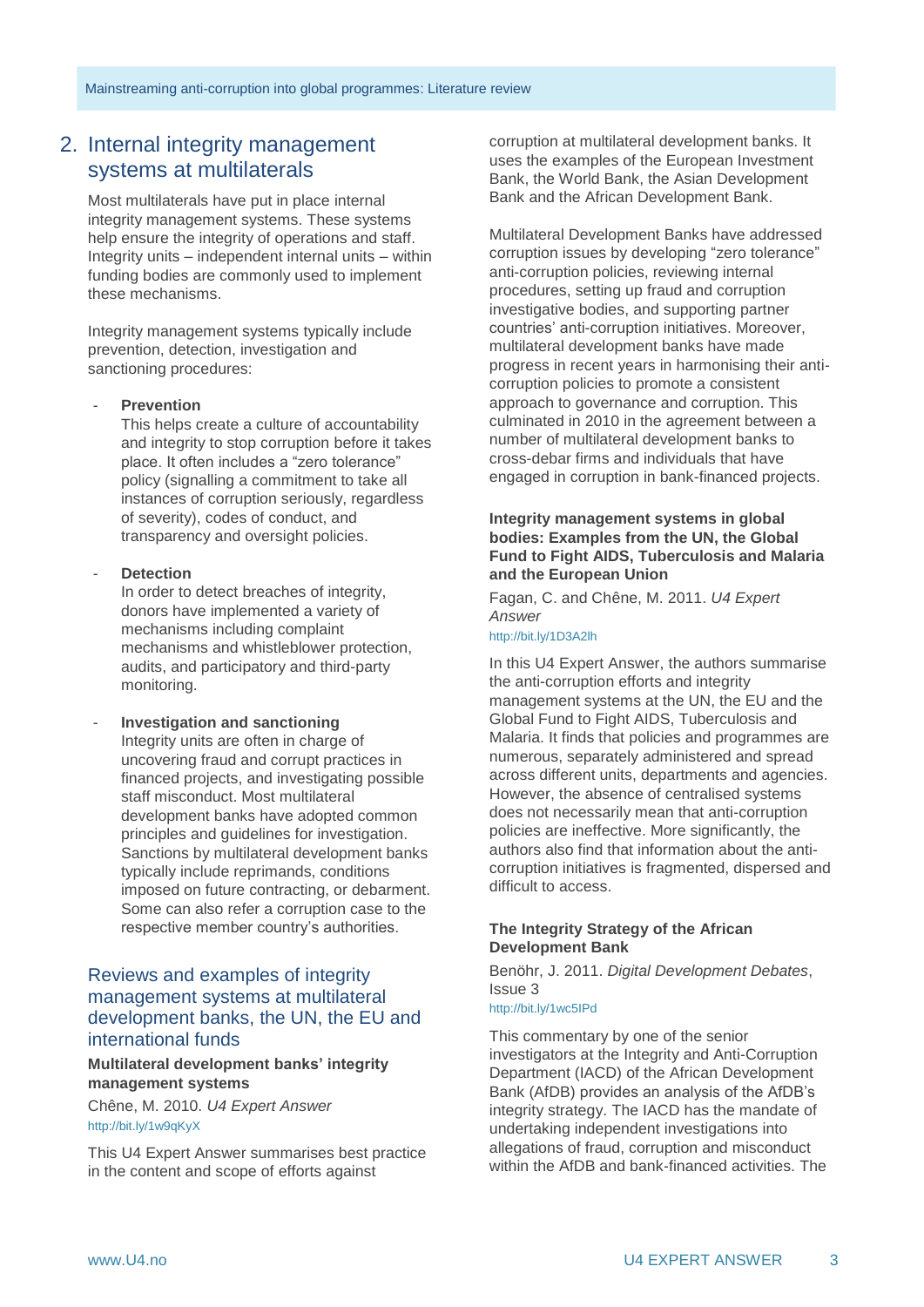author notes that IACD adopts a holistic approach to fighting corruption and goes beyond its traditional mandate by also engaging in preventive measures. He also notes that, looking forward, the IACD must focus more on education and training of staff on issues of fraud and corruption to create awareness, leading to more reports and in turn triggering investigations.

#### **The European Union Integrity System**

Transparency International EU Office. 2014 http://bit.ly/1wWV7ub

The report looks at the rules and practices in place at 10 EU institutions aimed at preventing corruption and protecting public sector integrity. It covers areas such as transparency, accountability and internal ethics rules. The institutions covered in the report include the European Parliament, the European Council, the Council of the EU, the European Commission, the Court of Justice, European Court of Auditors, the European Anti-Fraud Office, Europol and Eurojust, and the European Ombudsman.

The report finds that many institutions are still vulnerable to corruption due to loopholes and poor enforcement on rules of ethics, transparency, and financial control. For example, despite a legal obligation to do so, only one institution was found to have effective mechanisms in place to protect internal whistleblowers. The report also criticises the opaqueness of several institutions and the absence of independent monitoring.

#### **Protecting climate finance: Assessments of seven major climate funds**

Transparency International. 2014. [http://www.transparency.org/news/feature/climate\\_change\\_fun](http://www.transparency.org/news/feature/climate_change_funds_safe_from_corruption) [ds\\_safe\\_from\\_corruption](http://www.transparency.org/news/feature/climate_change_funds_safe_from_corruption)

Transparency International published a series of reports aimed at analysing the policies and practices that seven multilateral climate funds have in place to prevent corruption and enable accountability. These assessments of the emerging climate funds provide useful examples of the type of integrity management systems that have been adopted by multilaterals but that also may need some improvements. The assessments looks at areas such as policies and practices on transparency, whistleblower protection, complaints and investigation mechanisms, sanctions, civil society consultation, anticorruption rules and integrity trainings.

For example, the [assessment](http://www.transparency.org/whatwedo/publication/protecting_climate_finance_an_anti_corruption_assessment_of_the_FCPF) of the Forest Carbon Partnership Facility the process regarding anti-corruption rules and safeguards of downstream actors (such as Delivery Partners like the UN Development Programme [UNDP] and the Inter-American Development Bank [IDB]) has serious weaknesses. The FCPF does not have anti-corruption rules and safeguards built into an accreditation process for Delivery Partners, information on the safeguards in place for each Delivery Partner are not sufficiently accessible, and the FCPF does not seem to monitor or evaluate the performance of Delivery Partners in this regard.

The [assessment](http://www.transparency.org/whatwedo/publication/protecting_climate_finance_un_redd_programme) of the UN-REDD Programme, on the other hand, finds that the programme exhibits a number of best practices regarding transparency. It has detailed guidelines requiring reporting on progress, expenditure, challenges and risks. In terms of accountability, it has clear, comprehensive processes in place to ensure investigation and sanctioning. However, it finds that the executive-level accountability needs further rules and procedures on behaviour.

# 3. Incorporating anti-corruption safeguards into programmes to protect funds

There are a variety of anti-corruption safeguards that multilaterals are incorporating into their programmes and projects to protect funds from corruption. The literature below provides some examples of the types of practices used.

## Anti-corruption in programme and project design

#### **Integrating Anti-corruption and Governance Elements in Country Assistance Strategies**

World Bank, 2006

[http://www1.worldbank.org/publicsector/integratinganticorruptio](http://www1.worldbank.org/publicsector/integratinganticorruption.pdf) [n.pdf](http://www1.worldbank.org/publicsector/integratinganticorruption.pdf)

In 2006, the World Bank published a framework to guide operational staff on how to more systematically incorporate governance and anticorruption elements into country assistance strategies. It notes that governance and anticorruption safeguards must be tailored to each country's specific corruption context and governance environment, also taking into account political economy factors. This should be the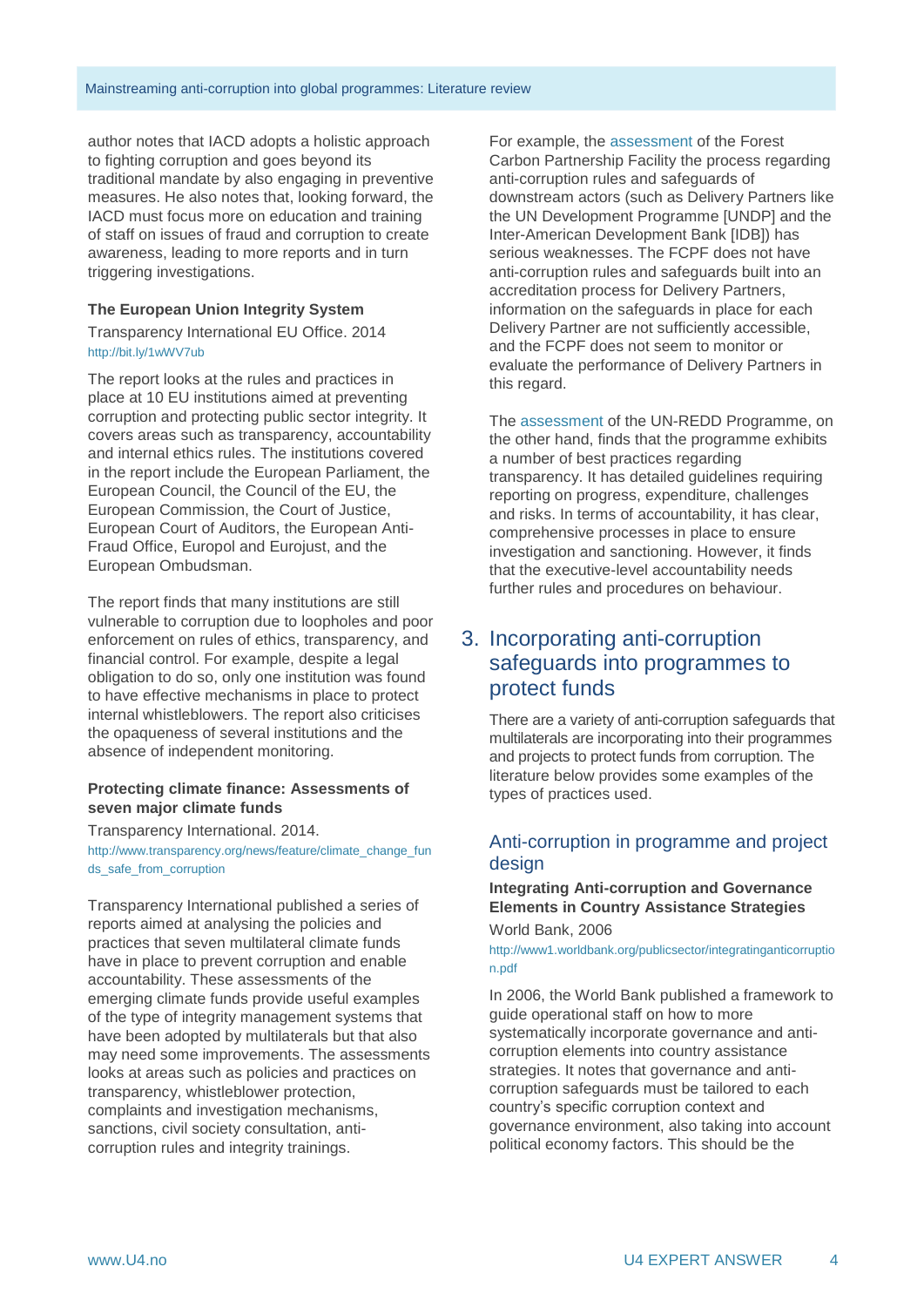starting point for designing an effective anticorruption strategy.

The document uses the cases of country assistance strategies in Ghana and Indonesia to illustrate how governance and anti-corruption can be operationally integrated into the body of the country assistance strategy. The Indonesian strategy, for example, requires all World Bankassisted projects to devise an anti-corruption plan, assessing inherent risks of corruption in the project and proposing design and supervision mechanisms to mitigate those risks.

#### **Governance and Anticorruption in Project Design**

Asian Development Bank, 2010 [http://library.umac.mo/e\\_resources/org\\_publications/b1635199](http://library.umac.mo/e_resources/org_publications/b1635199x.pdf) [x.pdf](http://library.umac.mo/e_resources/org_publications/b1635199x.pdf)

This guide, developed by ADB, is meant to assist ADB staff in formulating projects that incorporate governance and anti-corruption measures. It also serves as a general introduction to governance and anti-corruption. It lists the different governance and anti-corruption measures and safeguards in ADB interventions. These include risk analysis and institutional assessments but also additional considerations in project design, such as the selection of a project director and project staff on the basis of demonstrated integrity and commitment, financial management and accounting capacity (for example, considering the expertise of project accountants), financial controls (such as requiring two signatures for checks and accounts), procurement arrangements, implementation arrangements and mechanisms for resolving disputes among beneficiaries.

## Transparency and accountability policies

**Implementing a transparency and accountability policy to reduce corruption: The GAVI Alliance in Cameroon**

Vian, T. 2013 http://bit.ly/1Ga2XSH

The report looks at how implementing a Transparency and Accountability Policy (TAP) can help reduce corruption, based on the example of the GAVI Alliance in Cameroon. The GAVI Alliance is a public-private partnership whose mission is to save children's lives and protect people's health by increasing access to immunisation in developing countries. It provides

vaccine supplies as well as cash assistance to developing countries. However, the flexibility in the cash assistance programme created a greater risk of misuse of funds, and in 2008 an incident of mismanaged funds led GAVI to review its procedures. It introduced a new TAP to reduce risk of misuse of funds in cash assistance programmes, including funding provided through its health systems strengthening, immunisation services support and civil society organisation support programmes.

The experience of implementing TAP in Cameroon showed that having a clear policy in place allowed GAVI to implement pre-defined procedures, including a financial management assessment and follow-up investigations, which detected and responded to the mismanagement of funds. The policy also contained escalation procedures, which made response actions more transparent and easier to understand. The TAP policy also helps deter future violations by strengthening financial management support.

## Risk assessments

Another common practice is carrying out rigorous risk assessments that analyse the corruption risks within a country, sector and project. There are a variety of tools donors can use to carry out these types of risk assessments. For example, the [World Bank Group's Governance and Anti-](http://web.worldbank.org/WBSITE/EXTERNAL/WBI/EXTWBIGOVANTCOR/0,,contentMDK:20672505~menuPK:1740556~pagePK:64168445~piPK:64168309~theSitePK:1740530,00.html)[Corruption Programme](http://web.worldbank.org/WBSITE/EXTERNAL/WBI/EXTWBIGOVANTCOR/0,,contentMDK:20672505~menuPK:1740556~pagePK:64168445~piPK:64168309~theSitePK:1740530,00.html) has developed diagnostic tools that help gather information about vulnerabilities within a country's institutions. Other World Bank analytical tools include [Public](http://web.worldbank.org/WBSITE/EXTERNAL/EXTABOUTUS/ORGANIZATION/EXTHDNETWORK/EXTHDOFFICE/0,,contentMDK:22285532~menuPK:6375885~pagePK:64168445~piPK:64168309~theSitePK:5485727,00.html)  [Expenditure Reviews,](http://web.worldbank.org/WBSITE/EXTERNAL/EXTABOUTUS/ORGANIZATION/EXTHDNETWORK/EXTHDOFFICE/0,,contentMDK:22285532~menuPK:6375885~pagePK:64168445~piPK:64168309~theSitePK:5485727,00.html) the [Country Financial](http://web.worldbank.org/WBSITE/EXTERNAL/PROJECTS/EXTFINANCIALMGMT/0,,contentMDK:21388739~menuPK:3914288~pagePK:210058~piPK:210062~theSitePK:313218,00.html)  [Accountability Assessments,](http://web.worldbank.org/WBSITE/EXTERNAL/PROJECTS/EXTFINANCIALMGMT/0,,contentMDK:21388739~menuPK:3914288~pagePK:210058~piPK:210062~theSitePK:313218,00.html) the [Country](http://web.worldbank.org/WBSITE/EXTERNAL/PROJECTS/PROCUREMENT/0,,contentMDK:20108359~menuPK:84285~pagePK:84269~piPK:60001558~theSitePK:84266,00.html)  [Procurement Assessment Reports,](http://web.worldbank.org/WBSITE/EXTERNAL/PROJECTS/PROCUREMENT/0,,contentMDK:20108359~menuPK:84285~pagePK:84269~piPK:60001558~theSitePK:84266,00.html) and the [Country Policy and Institutional Assessment.](http://web.worldbank.org/WBSITE/EXTERNAL/EXTABOUTUS/IDA/0,,contentMDK:21378540~menuPK:2626968~pagePK:51236175~piPK:437394~theSitePK:73154,00.html)

Specifically on budget support, donors are also increasingly carrying out fiduciary risk assessments to determine the quality of the recipient country's public financial management system. In recent years, donors have strengthened their collaboration on assessing public financial management performance. Within this framework, a Public Expenditure and Financial Accountability (PEFA) working group supported by the World Bank and the International Monetary Fund has developed a harmonised framework for assessing budget performance, transparency of the budget formation process, audit reports and other budgetrelated practices, known as the [PEFA PFM](https://www.pefa.org/)  [Measurement Framework.](https://www.pefa.org/)